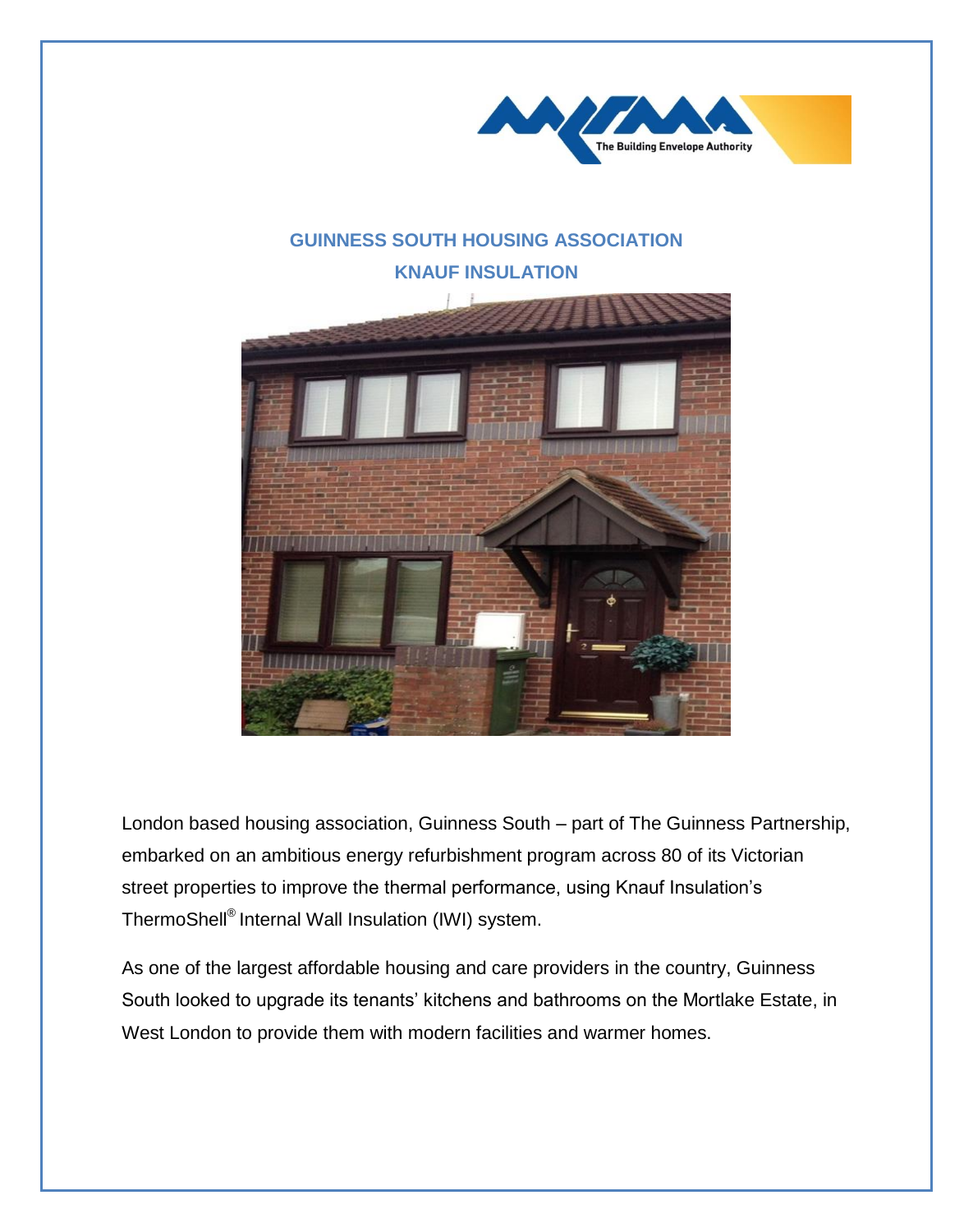Rolston Dennis, planned maintenance surveyor for Guinness South said: "Although our initial plan was to install new bathroom suites and kitchen units, we recognised the need to upgrade the energy performance of overall and thought this was a perfect opportunity to take advantage of reducing our residents' energy consumption across the board.

"We needed to ensure that the suppliers we used to upgrade the thermal efficiencies of our housing stock would be technically robust enough to support the project, from delivery and installation, through to technical support and system flexibility – should we need to either upscale or downscale accordingly," explains Rolston. "Therefore it was a last minute risk-managed decision by the principal main contractor to bring Knauf Insulation on board as a supplier that would be able to deliver and supply on all these counts.

"Knauf Insulation gave the comfort and reassurance that the system was not just for sale; that it was proven to work, they had the technical expertise to support this and they were able to effectively train the main contractor to install the product, thereby underwriting the credibility of the product and not compromising on the warranty.

"There were also more practical considerations when it came to choosing the right system as with all our properties occupied by tenants, we had to explore a range of insulation systems to find one that would minimise disturbance for residents. Knauf Insulation's ThermoShell IWI system was perfect for this project as it is simple to install and could be fitted on a room-by-room basis. Furthermore, the ThermoShell IWI system is very flexible and has allowed for plumbing, heating, electrical and carpentry contractors to work around each other. As all contractors have been able to coordinate with one another on the project, it has meant that the works carried out have not affected our residents' wellbeing and living space – a very important aspect for us."

Specifically designed for upgrading solid wall properties, Knauf Insulation's ThermoShell IWI system is BBA certified and provides the most effective solution to 'whole house-low energy' refurbishments, by delivering outstanding thermal performance and comfort through a very straightforward and easy to use installation process.